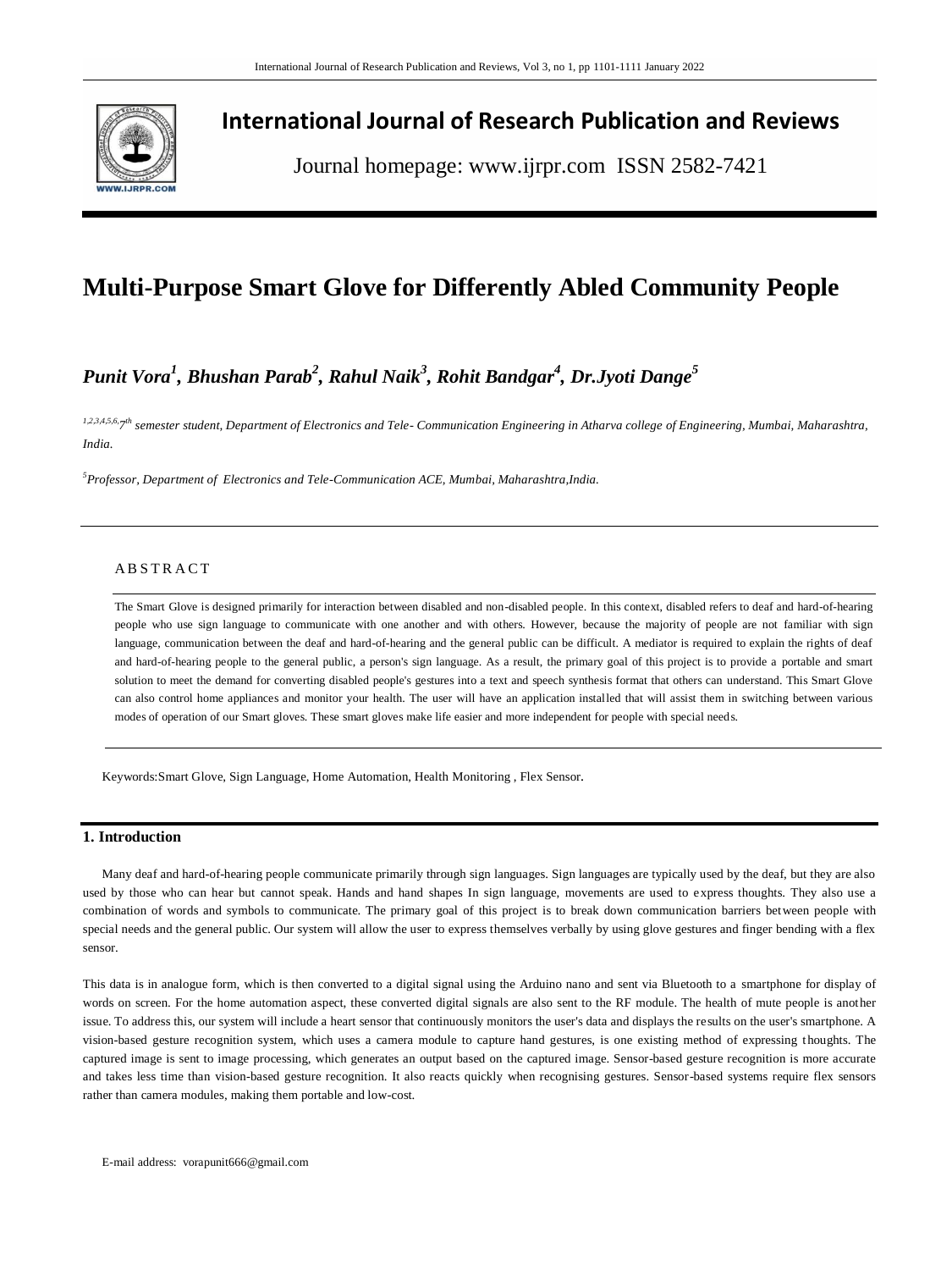

**Fig 1 – American Sign Language Chart**

#### **2. Literature Review**

.

In the topic of smart communication for visually and hearing-impaired people, a number of studies and research have been undertaken. According to this, sign language, in addition to writing and sketching, is the most effective medium for fluent communication between ordinary people and these specially challenged persons. In this field, numerous patents have been filed with various techniques to address this problem.

- I. Dalal-Abdullah took a different method in his creation of a sign-to-speech or text system for deaf and dumb persons. In which he proposed the creation of an electric gadget that consists of two parts, one of which serves as a transmitter and the other as a receiver. The goal of this technology was to transform Arabic sign language into speech or text. The concept was simple: each finger would have flex sensors attached to an Arduino. The data from flex is collected by this microcontroller and delivered via the RF transmitter. The RF receiver, on the other hand, receives the transmitter's output and delivers it to the Arduino Mega, which then processes it creates the LCD's and speakers' output. They utilised the Arduino IDE to map the data to the gestures made. The Arduino IDE has space an d speed limits, which is a disadvantage. Their method only allows for a small amount of gestures. Another constraint is the usage of flex se nsors, as the resistance value changes when the system is used more intensively. As a result, the chances of acquiring the correct output are reduced by a certain proportion(American University of Ras Al Khaimah & Institute of Electrical and Electronics Engineers, n.d.).
- II. Another approach was made by Abhinandan Das in his paper, using flex sensors and gyro sensors for finger and hand movement respectively. He used a flex sensor on each finger and a gyro sensor to detect hand movement in this. This increased the combinations of gestures, thereby increasing the dataset of gestures. The transmission of data is done through Xbee transceivers for effortless data flow. They used the Intel Galileo Gen 2 loT kit to analyse and classify the actions and hand movements in the sign. The need to use this powerful processor was to easily classify the gesture types. As per the system developed by them, the gestures made by a user can be an alphabet or a number for which proper classification is needed. Using this powerful intel processor, the data is processed easily. Once the data is received, it is processed by a microprocessor, and the output is shown according to the text mapping to the sign language. The text generated is displayed on the Grove-LCD. Further, it is converted to speech via the Grove-buzzer sensor. The major drawback to this whole setup is that it can generate around 200 words only. Another downside to this system is the use of alphabets and numbers, which radically slows down communication(Assam Engineering College et al., n.d.)
- III. Arslan presented a framework for interpreting sign language using gloves. Five flex sensors, a microcontroller that processes sensor readings, an LCD that shows individual results, and a speaker that listens to the output make up the framework. It produced a visual display on an LCD as well as an audio output through the speaker. The disadvantage of this method is that it restricts the user's freedom of movement(Nazir et al., n.d.)
- IV. The work that is being proposed Hand gestures are a powerful means of communication for those who are deaf or hard of hearing. Deaf, blind, and stupid people communicate via sign language, which is difficult to understand for others who aren't familiar with it. As a result, a gadget that can translategestures into text and speech is required. The primary purpose of this project is to develop a smart glove system that can recognise indications in real time. Gestures in a language must be converted into spoken words. "Artificial speaking mouth for dumb people" is a new method. A flex-sensor and a magnetometer are built into the glove to detect finger movement. The system translates the signs recognised into meaningful text. This text is then transferred to a smartphone app over a Bluetooth channel where the text will be converted into speech. Another feature that makes this project interesting is that users can teach the system new gestures and add them to the existing standard gesture library(Hemavani, 2017)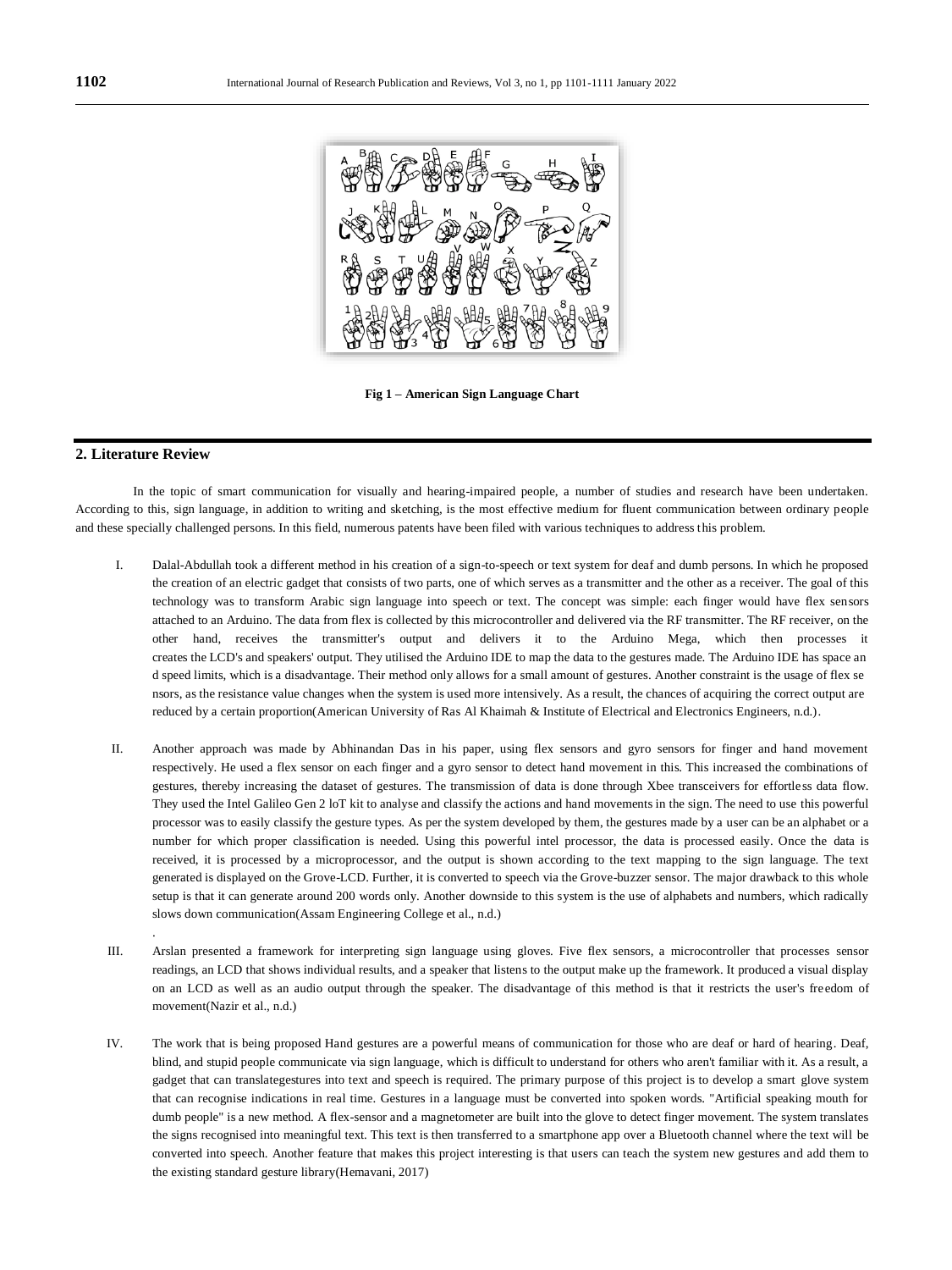- V. Ambika Gujrati et al. proposed a system that consisted of flex sensors, tactile sensors, and accelerometers. Their hardware requires Hence, a voltage regulator from the 7800 series (7805) is used. LEDs are used to provide information about the supply is activated. A 330Ω resistor is used to drop the voltage and make it 2-2.5V as required by the LED. The deflection of the flex with a minimum angle of 40° produces a resistance which is increased by bending and voltage is obtained. Four flex sensors along with their connection ports are placed. The voltage is in, so an op-amp (LM358) was used to amplify it. The op-amp used is a non-inverting type with high gain in voltage. The Rf resistor is a variable resistor with a range of  $(0-10)$  k and a resistance of 2.2k. A 33k resistor is used at the output of the op-amp which stops the voltage from being grounded. PIC16F877, a peripheral interface controller, is used with flash memory of 8 kb and an inbuilt ADC converter with 10 bit resolution. The microcontroller converts the analogue output into digital and provides a high and low voltage. A crystal oscillator at 12MHz is used, which provides the microcontroller with a high-frequency clock pulse. Two 33pF capacitors are used along with the oscillator. The high or low voltage is then passed to an NPN transistor which gives the output which is further sent for retransmission. Relays used to have an internal magnetic field. They act as an ON-OFF switch. One relay acts as a play button. Then the third flex sensor will act. The forward relay will be forwarded 2 times and then played, and similarly, others will operate. The message is now forwarded to the voice recorder ISD1720, which has a microphone and speaker connected to it. Electrolytic and ceramic capacitors are used, which remove the ripples and cancel out the noise. An RF circuit is used which provides automatic gain control which gives constant output. The voice can be recorded through a microphone and, according to the flex deflected, the output is received from the loudspeaker. Their circuit diagram shows the capability to measure or translate 7 potential sign language words(Manoharan S., Ragul R., Ramanathan S. K. S., Vijay M., 2021)
- VI. A smart glove is a communication technology that combines augmented and alternative communication methods. AAC (additional and alternative communication) is a key component in the creation of support services for people with disabilities, particularly those with severe disabilities. Augmentative and alternative communication (AAC) technologies, for example, can help to reduce this separation from others. An AAC system is a collection of components that includes symbols, aids, tactics, and procedures that people use to improve their communication. These technologies span from relatively low-tech systems to quite high-tech ones (i.e., simple adaptations with no batteries or electronics, such as communication boards). Unaided communication systems and aided communication systems are the two broad categories in which AAC systems fall. For the production of expressive communications, unaided AAC systems do not require any kind of external communication equipment. Unaided ways of communication include sign language, facial expressions, gestures, and non-symbolic vocalizations. The construction of aided systems necessitates the use of an external communication device.(*KhushbooKashyap-Digital Text and Speech Synthesizer Using Smart Glove*, n.d.)

#### **3. Methodology**

Recognizing sensor values, processing, and displaying/listening according to the sign are the three basic processes of American Sign Language translation. The flex sensor, which is just a variable resistor, is the most important aspect of this project. These sensors are constructed of carbon on plastic strips, and the resistance of the flex sensor changes when the strip bends or deflects. For the thumb, we used one flex sensor and four sensors for the remaining fingers of the hand. The flex sensor utilised in this project is 2.2 inches long, which ensures accuracy and precision in results. As the component's body bends, the flex sensor's resistance increases. The values of the flex sensors and accelerometer are the major input to the Arduino Nano, as seen in the block diagram below. The results from the flex sensors and accelerometer are received when the hand is in a specified position according to the sign language. The microprocessor converts the change in resistance into voltage, which it then processes. A sign's specific value falls inside the range indicated for that sign, assisting in the detection of alphabets and words. The alphabet is wirelessly transferred after a match is identified, and the alphabet/word is shown and heard on the Android application. Home automation and health monitoring will work on the same principle, in that when the user makes a gesture, the system will respond ie When the user makes a gesture, it is processed and transmitted from the transmitter to the receiver, and the appliance attached to the relay is switched on or off. Similarly, the pulse sensor will measure the user's pulses and send them to the application via the HC-05 module.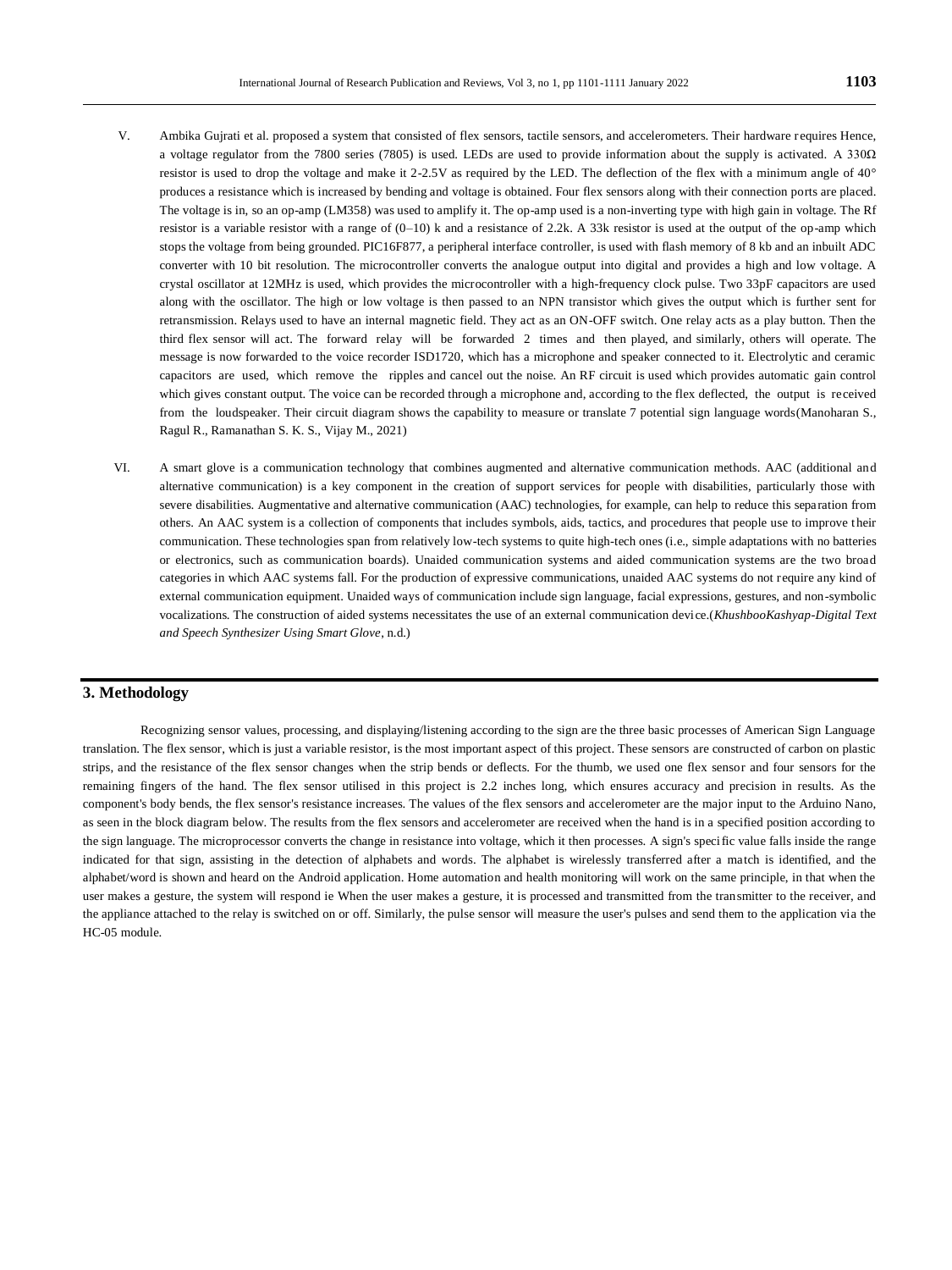

**Fig 2- Flex Sensor**



**Fig 3- Block Diagram**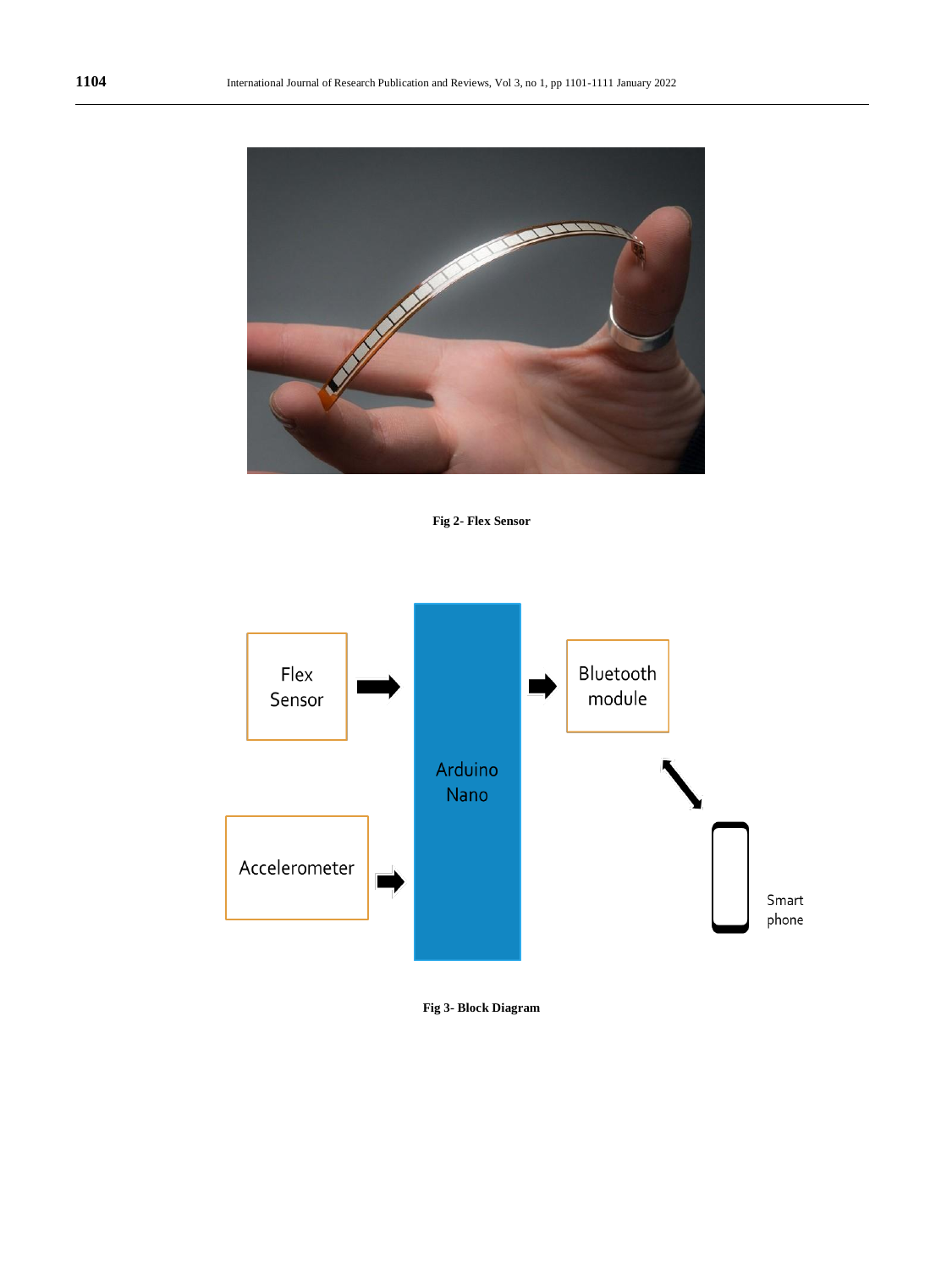

Figure 4 shows a flowchart that shows how the algorithm works. To begin, a voltage divider is used to transform the resistance values of flex sensors into voltage. The accelerometer readings are already formatted correctly. Flex sensors are positioned on each finger in such a way that each finger has one. When bending on the joints, the flex sensors display a change in resistance, which is then processed to filter out superfluous oscillations and send only useful data into the microcontroller, and the values of both sensors are then compared to the specified data set crafted after multiple scenario experiments. All of the sensor values, including those from the accelerometer, as well as those from the Arduino Nano and our system, will now be compared, and once the signs have been identified and a match has been found, the sign will be wirelessly transferred to the android device via Bluetooth module to the custom designed mobile android application named "Translator," which will then show the sign.Now, all of the sensor values, including those from the accelerometer, as well as those from the Arduino Nano and our system, will be compared, and once the signs have been identified and a match has been found, the sign will be wirelessly transferred to the android device via Bluetooth module to the custom designed mobile android application named "Translator," which will then display the alphabet or word and can also be toggled for speech output. This user-friendly mobile application adds originality to the scope of the project due to its audio/visual output, mobility, and cost-effectiveness.

# **4. System Components**

Main components for this project include a hand glove, flex sensors,accelerometerandgyroscope(MPU6050),9Vbattery, Bluetooth module (HC-05), 1kΩ resistors, contact wires, Arduino Nano, Arduino Micro, NRF24L01+ transceivers, Pulse sensor and an Androidapplication.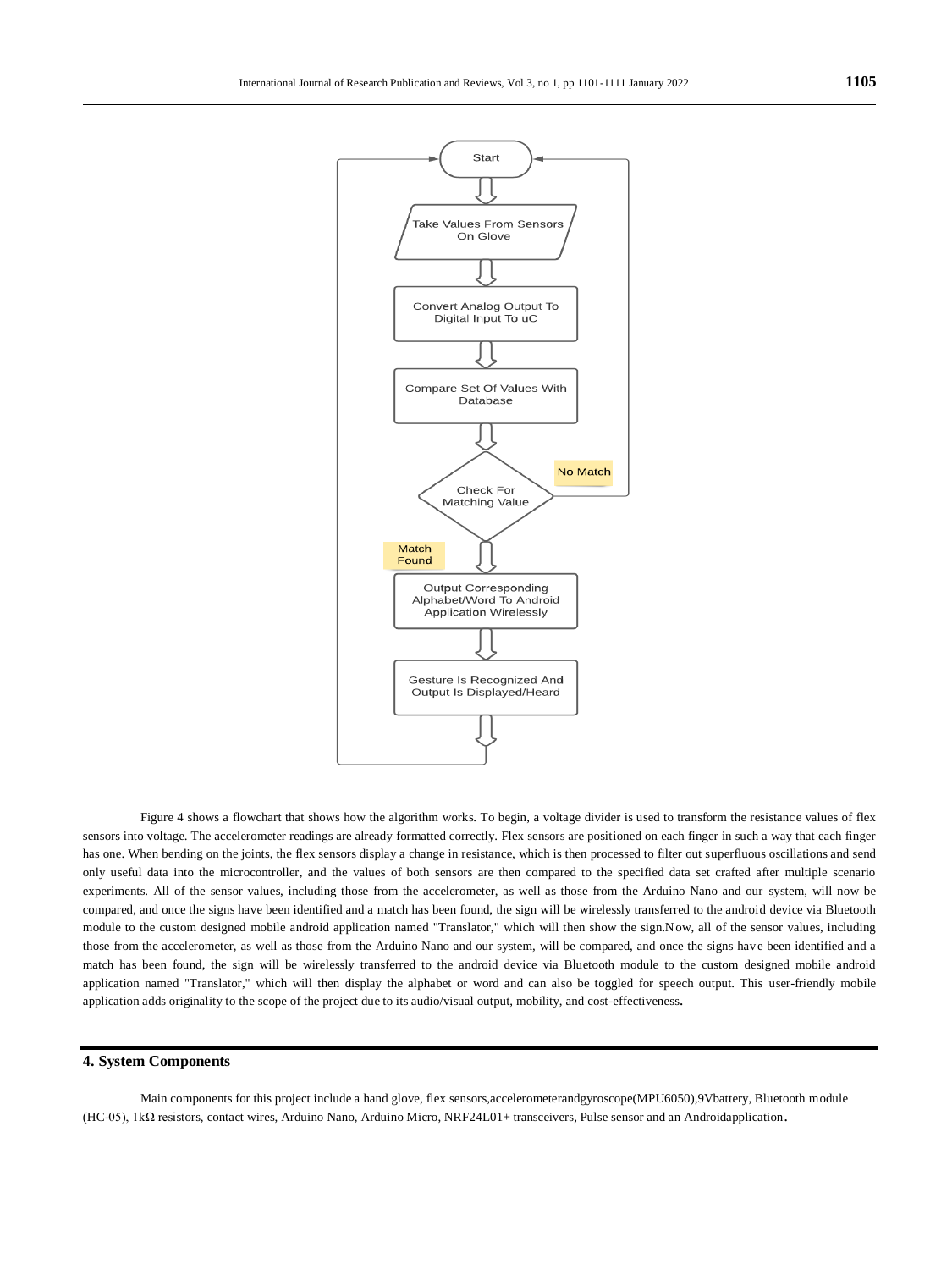#### **I. Flex Sensor**

Each finger was fitted with a total of five flex sensors. Flex sensors are piezoresistive sensors whose resistance changes with the bend and thedirection of the bent. Each joint has a flex sensor implanted on it to detect bend, as every symptom is a variation on the joints. Flex sensors in combination with a voltage divider design produce the best results, suppressing fluctuating values into tolerable ranges while yet allowing for abrupt fluctuations to be handled by a bespoke filter. The ADC receives the output of this The voltage divider design uses a 5 volts input to ensure cohesiveness between the sensors and the ADC, as the ADCcan handle a 5 volts input. To get the best results for flex sensors, utilise 1k as the constant resistance in the voltage divider design since it delivers a reasonable voltage range with the flat and bent resistance of the flex sensor from equation (1) as shown below.

*VADC* **= [***Rflex /* **(***Rflex***+** *Rin***)]**∗*Vin---------------------* **(1)**



**Fig 5 – Flex Sensor Circuit**





#### **II. Microcontroller**

The Arduino Nano (transmitter side) and Arduino Pro mini (receiver side) was chosen to maximise resource consumption. Both have MISO, MOSI, SCK pins for NRF24L01+ modules. Nano came with the necessary number of analogue and digital pins. It contains SDA and SCL pins for MPU-6050, as well as TXandRXpinsforHC-05Bluetoothmodule.Theflexsensors' output is transmitted to the Arduino Nano's analogue pins, where a 10 bit ADC maps out the sensor readings between 0 and 1023 bits, indicating 0 and 5 volts. If the input voltage is 5 volts, the output is 1023, and if the input voltage is 2.5 volts, the output is 512. The sign programme is made up of ranges within these distinct ranges. In order to detect a specific sign, these digital values would be employed in a programme. The ADC has a 5 millisecond step size. All of the values were calculated by the following equations (2) and(3).

*Stepsize = [Vmax / 2bits] = [5/2^10] ------------------------------------ ---------(2)*

*Dout = [VADC/Stepsize] ------------------------------------- (3*)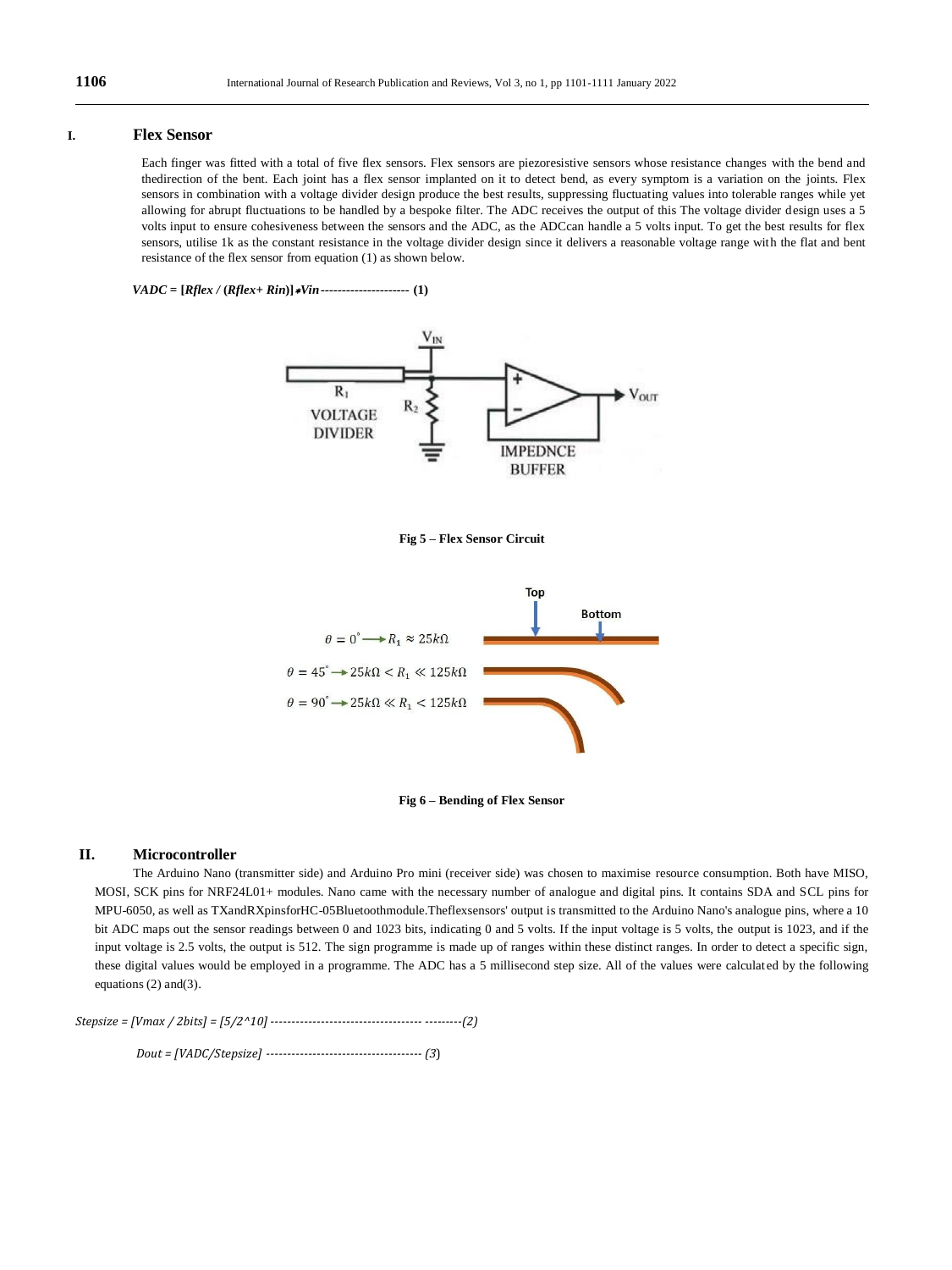

**Fig 7 – Arduino Nano**



**Fig 8 – Arduino Pro Mini**

# **III. Accelerometer + Gyroscope (MPU-6050)**

The MPU-6050 is used to recognise signs that need a specific hand position or finger orientation, such as I, J, Z, HELLO, HOW ARE YOU, NICE, MY NAME, and HELP. For precision,thevaluesofsensorsfromfingersandtheMPU-6050 were fixed at a precise angle in order to detect the special indicators that involved movement. In the case of words, the MPU-6050 makes dynamic sign identification intuitive and accurate for theuser.



**Fig 9 – MPU 6050**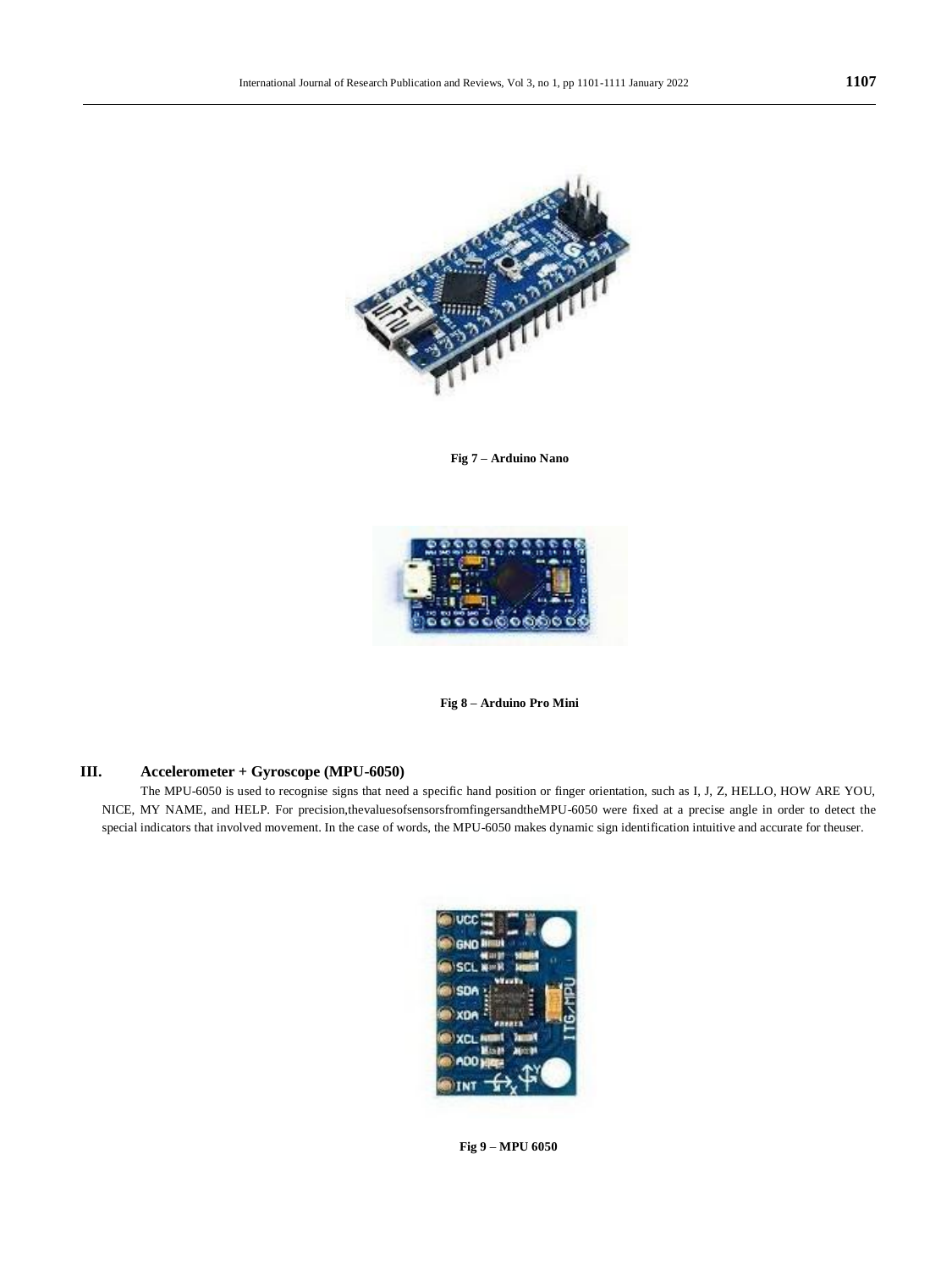## **IV. Bluetooth Module (HC 05)**

This HC-05 Bluetooth module makes it simple to send and receivedatawirelessly.TheHC-05isaplug-and-playlow-cost, low-resource bluetooth module that operates at 3.3 volts and can transfer data over distances of up to 20 metres. Its modest profileisidealforaddressingourportabilityrequirements.The signaltransmittimeofvariousdevicesismaintainedata0.5 second interval in this module, reducing the stress on the bluetooth chip and allowing additional sleeping time to be set aside for bluetooth. This module is simple to use and streamlines the entire design/development process.



**Fig 10 – HC05**

### **V. NRF24L01 + module**

The nRF24L01 is a wireless transceiver module, which means it can send and receive data wirelessly. They operate at a frequency of 2.4GHz, which is part of the ISM band. We are using two nRF modules for our Mode 2 which is Home automation i.e. one for transmitter side and one for receiver side.Whenusedproperly,themodulesmaycoveradistanceof up to 100 metres (200 feet), making them an excellent solution for all wireless remote controlled applications. Because the module operates at 3.3V, it can be utilised with either 3.2V or 5V systems. Each module has a 125-bit address range andmay connectwithuptosixothermodules,allowingseveralwireless units in a given region to communicate with one another. As a result,thismodulecanbeusedtocreatemeshnetworksorother sorts ofnetworks.



**Fig 11 – NRF24L01+**

#### **VI. Pulse Sensor**

This Biometric Pulse Rate or Heart Rate Detecting Sensor is a Plug and Play type sensor module that we are employing for ourMode3whichisHealthMonitoring.Ithasa+5Vor+3.3V operational voltage and a 4mA current consumption capacity. Itfeaturesanoisecancellationandamplificationcircuitbuiltin. The sensor has two sides, on one side the LED is placed along withanambientlightsensorandontheothersidewehavesome circuitry. This circuitry is responsible for the amplificationand noise cancellation work. The LED on the front side of the sensorisplacedoveraveininourhumanbody. Thiscaneither be your Finger tip or you ear tips, but it should be placed directly on top of avein. The veins will have blood flowinside themonlywhentheheartispumping,soifwemonitortheflow of blood we can monitor the heart beats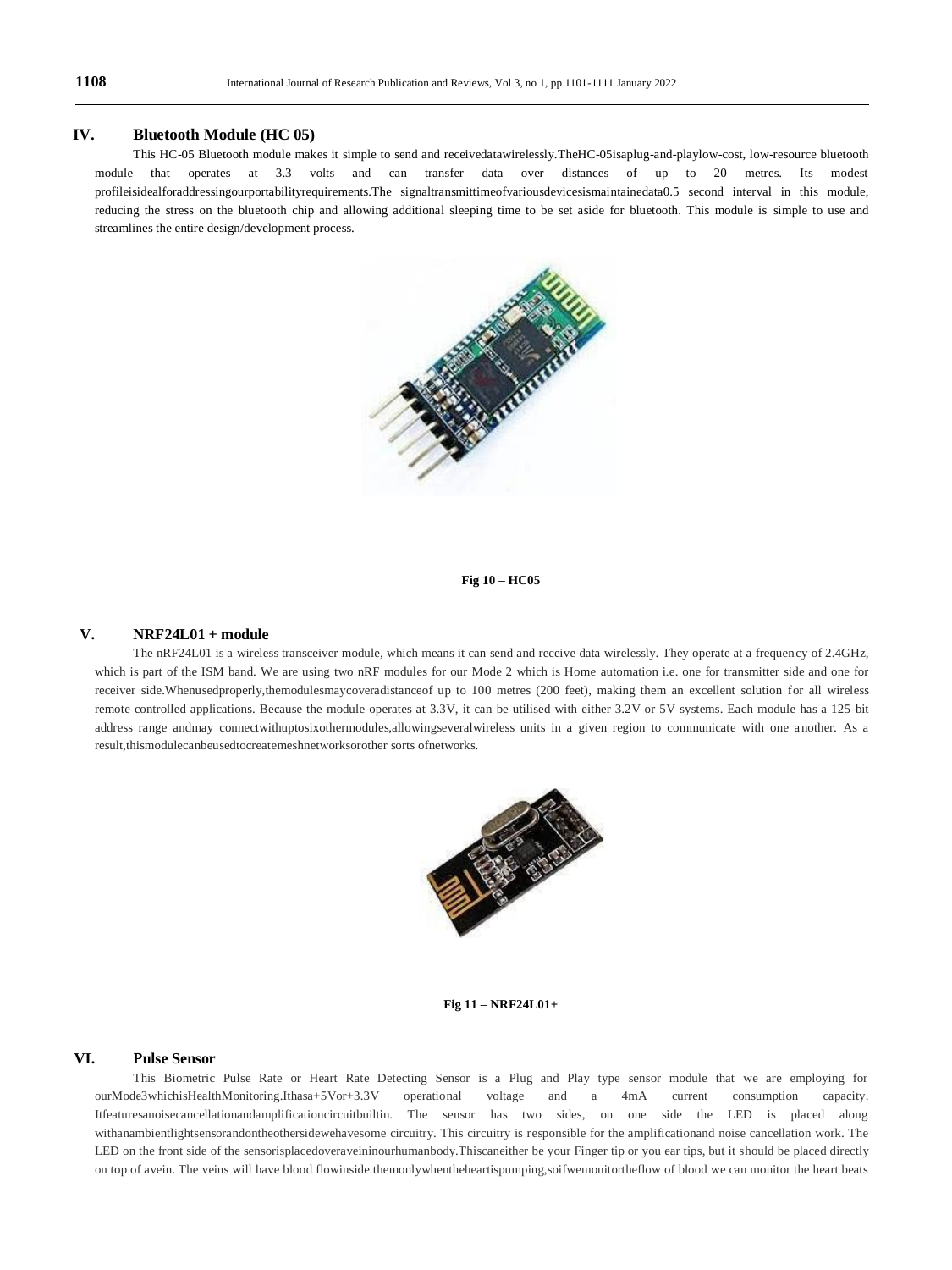as well. If the flow of blood is detected then the ambient light sensor will pick up more light since they will be reflected by the blood, this minor change in received light is analysed over time to determine our heart beats.



**Fig 12- Pulse Sensor**

# **VII. Android Application**

The application is the glove's response. It not only displays the currentletterorword,butalsospeaksitout.TheAndroidapp's text-to-speech capability makes the software more responsive. This feature improves the user experience by playing back the received text through the mobile device's speaker at the same time. The multi-featured programme"Translator" includes a sign chart for visual sign interpretation. It supports several languages and offers a simple interface for switching between different modes of work, increasing user engagement and experience. The application's design is kept basic. It is a user- friendly and resource-constrained Androidapplication. The Massachusetts Institute of Technology now supports App InventorforAndroid[10],anopen-sourcewebapplicationfirst released by Google and now sponsored by the Massachusetts Institute of Technology (MIT). We used the block coding featuretocreate"Translator"onit.Figure10depictsaworking prototypeofthesystem,completewithmodulesandanAndroid application. This comprehensive bundle bridges the communication gap between deaf/mute and normalpeople.



### **5. Expected Result**

When mode 1 is selected, the flex sensor and accelerometer angles values are used to show words or sentences encoded in precise movements on the screen. On mode 2, the home automation section will be accessed, and the gestures we introduced to a specific output will be transmitted and received through the nrf24l01+ module (Transceivers), and that received output will be fed to Arduino, who will then pass the signal to the 4 channel relay module, and outputs, such as turning on/off the fan or turning on/off the light, will be executed. When mode 3 is selected, health monitoring will take readings from an Arduino Nano connected pulse sensor and transfer the data to the app over Bluetooth, where the user's heart pulse values will. When mode 1 is selected, the information from the flex sensor and accelerometer are used to display words or messages encoded in exact movements on the screen. The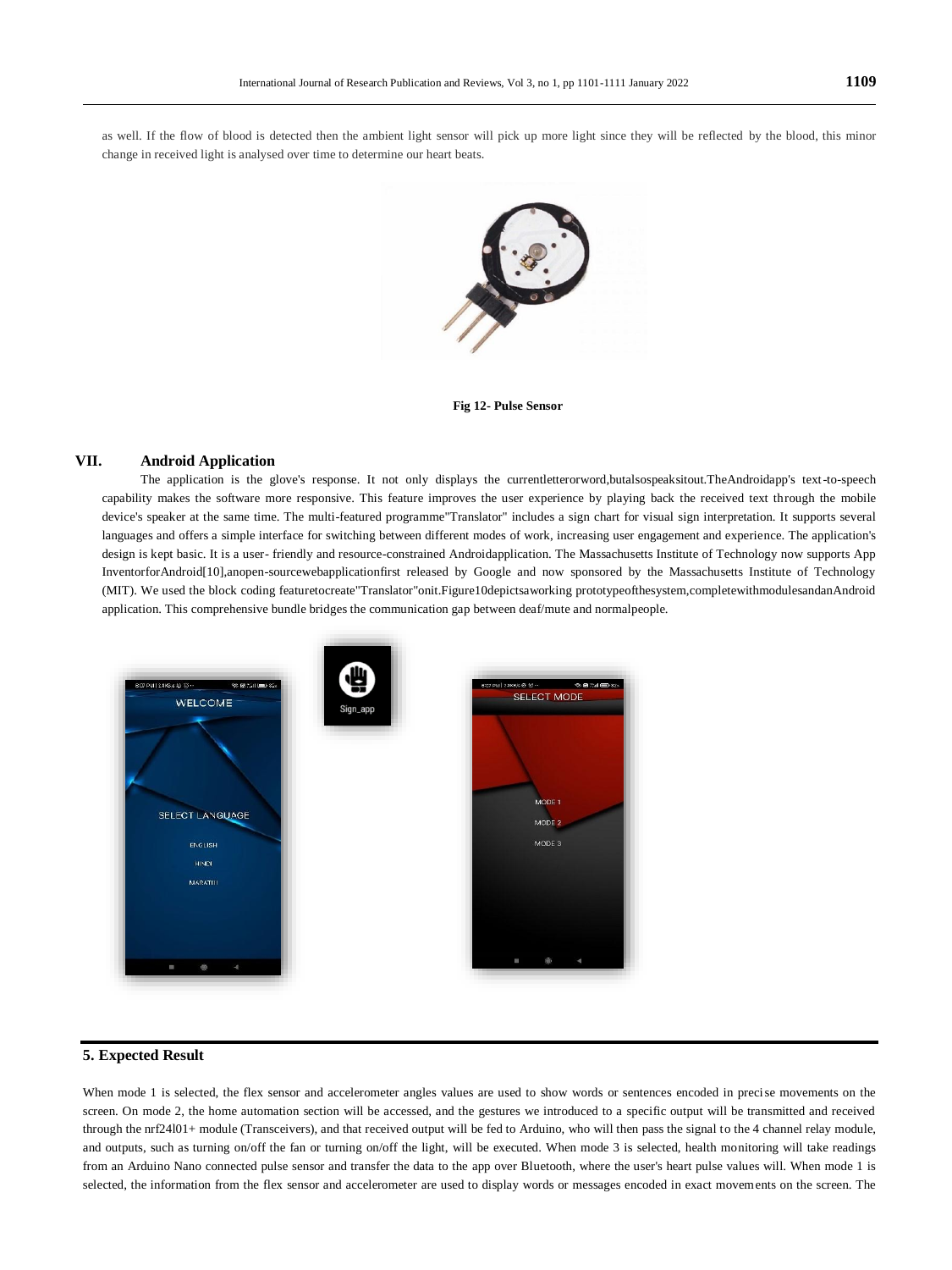home automation section will be accessed on mode 2, and the gestures we introduced to a specific output will be transmitted and received through the nrf24l01+ module (Transceivers), and that received output will be fed to Arduino, who will then pass the signal to the 4 channel relay module, and outputs, such as turning on/off the fan or turning on/off the light, will be executed. When mode 3 is selected, health monitoring will collect data from an Arduino Nano attached pulse sensor and send it over Bluetooth to the app, where the user's heart pulse values will be displayed.

## **6. Conclusion**

By combining flex sensors on the glove with other hardware components in a portable design centred on the user, this study employs a smart glove to translate American Sign Language. The user makes an ASL sign, which is then translated by Arduino Nano. Following processing, the data is transferred to an Android app for visual and auditory presentation. The project's major purpose is to recognise ASL-based sign signals and turn them into useful data so that deaf and hard-of-hearing people, as well as the general public, can communicate more effectively. This project could be upgraded in the future to include internet capabilities, allowing for more uses.

#### **REFERENCES**

- [1] Abdulla, D., Abdulla, S., Manav, R., &Jarndal, A. H. (2016). Design and implementation of a sign-to- speech/text system for deaf and dumb people. 2016 5th International Conference on Electronic Devices, Systems, and Applications (ICEDSA). DOI:10.1109/icedsa.2016.7818467.
- [2] Das,A.,Yadav,L.,Singhal,M.,Sachin,R.,Goyal,H., Tap aria, K., ... Trivedi, G. (2016). Smart glove for Sign Language communications. 2016 International Conference on Accessibility to Digital World (ICADW).DOI:10.1109/icadw.2016.7942508.
- [3] Arif, Arslan; Rizvi, Syed Tahir Hussain; Jawid, Iqra; Waleed, Muhammad Adam; Shakeel ,Muhammad Raheel (2016). Techno-talk: An American Sign Language (ASL) Translator. In: 2016International Conference on Control, Decision and Information Technologies (CoDIT), San Julian, April 6-8, 2016. pp. 665-670.
- [4] Gesture recognition to voice conversion using electronic hand glove, K. Hema Vani.
- [5] Gesture Control of Home Appliances Using Flex Sensor Manoharan S., Ragul R., Ramanathan S. K. S., Vijay M., Palanivel R.
- [6] Khushboo Kashyap, Digital Text And Speech Synthesizer Using Smart Glove For Deaf And Dumb,ISSN:2278-909 International Journal.
- [7] Harmeet kaur, Amit Saxena, Abhishek Tandon, Keshav Mehrotra, -A Review paper on evoluation of smart glove, International journal of Scientific Research.
- [8] B. G. Lee and S. M. Lee, "Smart Wearable Hand DeviceforSignLanguageInterpretationSystemWith SensorsFusion,"IEEESensorsJournal,vol.18,2018.
- **[9]** Kanika Rastogi, Pankaj Bhardwaj, "A Review Paper on smart glove coverts gestures into speech and text", Moradabad Institute of Technology.
- [10] M. G. Kumar, M. K. Gujar, and M. S.Singh, "American sign language translating glove using flex sensor," Imperial Journal of Interdisciplinary Research, vol. 2, no. 6,2016.
- [11] Kristen Ellis and Jan Carlo Barca, Exploring Sensor Gloves for teaching Children Sign language, Faculty of Information Technology, Monash University, Clayton Campus, VIC 3800, Australia, 20 June 2012.
- [12] F.O'Connor, M.E.Fach,R.Mille, S.E.Root, P.P.Mercier And D. J. Lippo, "The Language of Glove: Wireless gesture decoder with low power and stretchable hybrid electronics", PLOS ONE, 12 July 2017.
- [13] SMARTGLOVEUSINGARDUINOWITH SIGN LANGUAGE RECOGNITION SYSTEM,Vis maya A P, Sarita B P, Keerthana Sudesh P C, Manjusha T S, IJARIIE-ISSN(O)-2395-4396,Vol-6 Issue-2 2020.
- [14] Design of Effective Smart Communication System for Impaired People Article in Journal of Electrical EnginneringAnd Automation. Dr. Akey Sangeetha, Dr. Rajesh Sharma R,-March 2021 DOI:10.36548
- [15] Adarsh Ghimire, Smart Gloves, [https://www.researchgate.net/publication/330497137\\_SmartGlove.](https://www.researchgate.net/publication/330497137_SmartGlove)
- [16] K.V.Fale, Akshay Phalke, Pratik Choudhari and Pradeep Jadhav, "SMART GLOVE: Gesture Vocalizer for Deaf and Dumb People", International Journal of Innovative reac=search in Computer and Communication Engineering, Vol.\$, Issue \$, pp. 6800-6806,April 2016.
- [17] Praveen Kumar, S Havalagi and Shruthi Urf Nivedita, —The Amazing Gloves that give Voice to the Voiceless|, International Journal of Advances in Engineering&Technology,Vol.6,No.1,pp.471-480, March2013.
- [18] Ambari Raja Mohan, Hema vathy R., Dhana Lakshmi M. "Deaf Mute Communication Interpreter" 2013 International Journal of Scientific